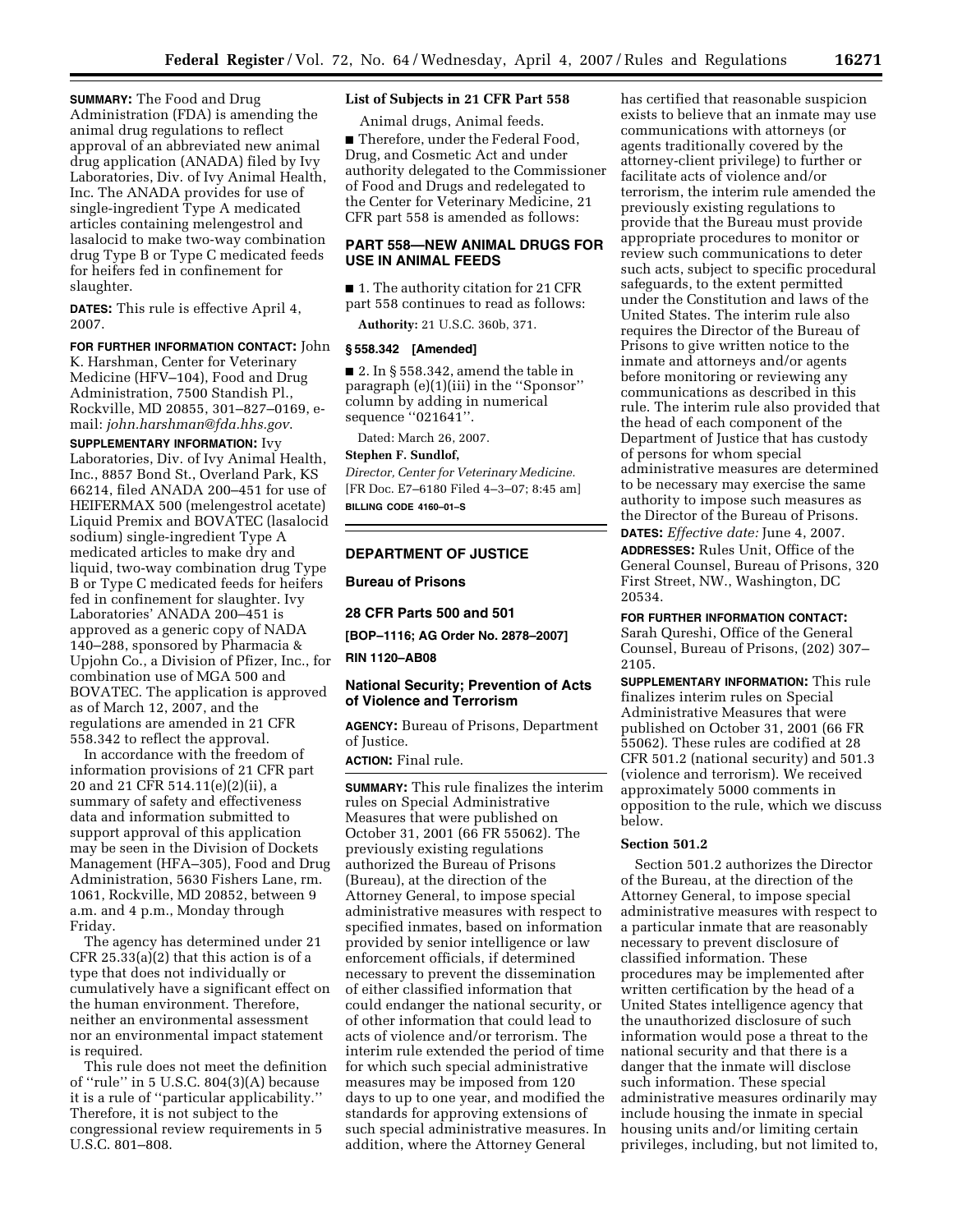correspondence, visiting, interviews with representatives of the news media, and use of the telephone, as is reasonably necessary to prevent the disclosure of classified information.

The interim rule made no change in the substantive standards for the imposition of special administrative measures, but changed the initial period of time under § 501.2 from a fixed 120 day period to a period of time designated by the Director, up to one year. The rule also allows the Director to extend the period for the special administrative measures for additional one-year periods, based on subsequent certifications from the head of an intelligence agency that there is a danger that the inmate will disclose classified information and that the unauthorized disclosure of such information would pose a threat to national security. In addition, this rule provides that the subsequent certifications by the head of an intelligence agency may be based on the information available to the intelligence agency.

#### **Section 501.3**

Section 501.3 also authorizes the Director of the Bureau, on direction of the Attorney General, to impose similar special administrative measures (with respect to a particular inmate) that are reasonably necessary to protect persons against the risk of death or serious bodily injury. These procedures may be implemented after written notification from the Attorney General or, at the Attorney General's discretion, from the head of a Federal law enforcement or intelligence agency, that there is a substantial risk that an inmate's communications or contacts with other persons could result in death or serious bodily injury to persons, or substantial damage to property that would entail the risk of death or serious bodily injury to persons.

The interim rule made no change in the substantive standards for the implementation of special administrative measures under § 501.3(a). However, the interim rule allows the Director, with the approval of the Attorney General, to impose special administrative measures for a longer period of time, not to exceed one year, in cases involving acts of violence and/ or terrorism. In addition, the rule provides authority for the Director to extend the period for the special administrative measures for additional periods, up to one year, after receipt of additional notification from the Attorney General or, at the Attorney General's discretion, from the head of a

Federal law enforcement or intelligence agency.

The interim rule also modified the standard for approving extensions of the special administrative measures. The rule provides that the subsequent notifications by the Attorney General, or the head of the Federal law enforcement or intelligence agency should focus on the key factual determination—that is, whether the special administrative measures continue to be reasonably necessary, at the time of each determination, because there is a substantial risk that an inmate's communications or contacts with persons could result in death or serious bodily injury to persons, or substantial damage to property that would entail the risk of death or serious bodily injury to persons.

Where the Attorney General, or the head of a Federal law enforcement or intelligence agency, initially made such a determination, then the determination made at each subsequent review should not require a de novo review, but only a determination that there is a continuing need for the imposition of special administrative measures in light of the circumstances.

In either case, the affected inmate may seek review of any special administrative measures imposed pursuant to §§ 501.2 or 501.3 in accordance with paragraph (a) of this section through the Administrative Remedy Program, 28 CFR part 542.

## **Justification for Special Administrative Measures Rules**

Although this rule does not alter the substantive standards for the initial imposition of special administrative measures under §§ 501.2 and 501.3, the Bureau's final rule implementing this section in 1997 devoted a substantial portion of the supplementary information accompanying the rule to a discussion of the relevant legal issues. 62 FR 33730–31. As the U.S. Supreme Court noted in *Pell* v. *Procunier*, 417 U.S. 817, 822–23 (1974), ''a prison inmate retains those First Amendment rights that are not inconsistent with his status as an inmate or with the legitimate penological objectives of the corrections system. \* \* \* An important function of the corrections system is the deterrence of crime. \* \* \* Finally, central to all other corrections goals is the institutional consideration of internal security within the corrections facilities themselves.'' (Emphasis added.)

This regulation, with its concern for security and protection of the public, clearly meets this test. The changes made by this rule regarding the length

of time and the standards for extension of periods of special administrative measures do not alter the fundamental basis of the rules that were adopted in 1997. Instead, they more clearly focus the provisions for extensions—both the duration of time and the standards—on the continuing need for restrictions on a particular inmate's ability to communicate with others within or outside the detention facility in order to avoid threats to national security or risks of terrorism and/or violence.

In every case, the decisions made with respect to a particular inmate will reflect a consideration of the issues at the highest levels of the law enforcement and intelligence communities. Where the issue is protection of national security or prevention of acts of violence and/or terrorism, it is appropriate for government officials, at the highest level and acting on the basis of their available law enforcement and intelligence information, to impose restrictions on an inmate's public contacts that may cause or facilitate such acts.

#### **Comments**

We received approximately 5000 comments in opposition to the rule. All but 44 comments were variations of two form letters. We also received one comment in support of the rule. Other than the single supporting comment, all comments expressed identical and/or overlapping themes. We discuss the comments and our responses below.

## **Monitoring of Attorney-Client Communications**

*Comment:* The provision allowing monitoring of attorney-client communications breaches attorneyclient privilege and deprives inmates of the right to effective assistance of counsel under the Sixth Amendment.

*Response:* We acknowledge that the Sixth Amendment limits the government's ability to monitor conversations between a detainee and his or her attorney. Nonetheless, as we noted in the preamble to the interim rule, the fact of monitoring by itself does not violate the Sixth Amendment right to effective assistance of counsel. *Weatherford* v. *Bursey*, 429 U.S. 545 (1977). Rather, the propriety of monitoring turns on a number of factors, including the purpose for which the government undertakes the monitoring, the protections afforded to privileged communications, and the extent to which, if at all, the monitoring results in information being communicated to prosecutors and used at trial against the detainee.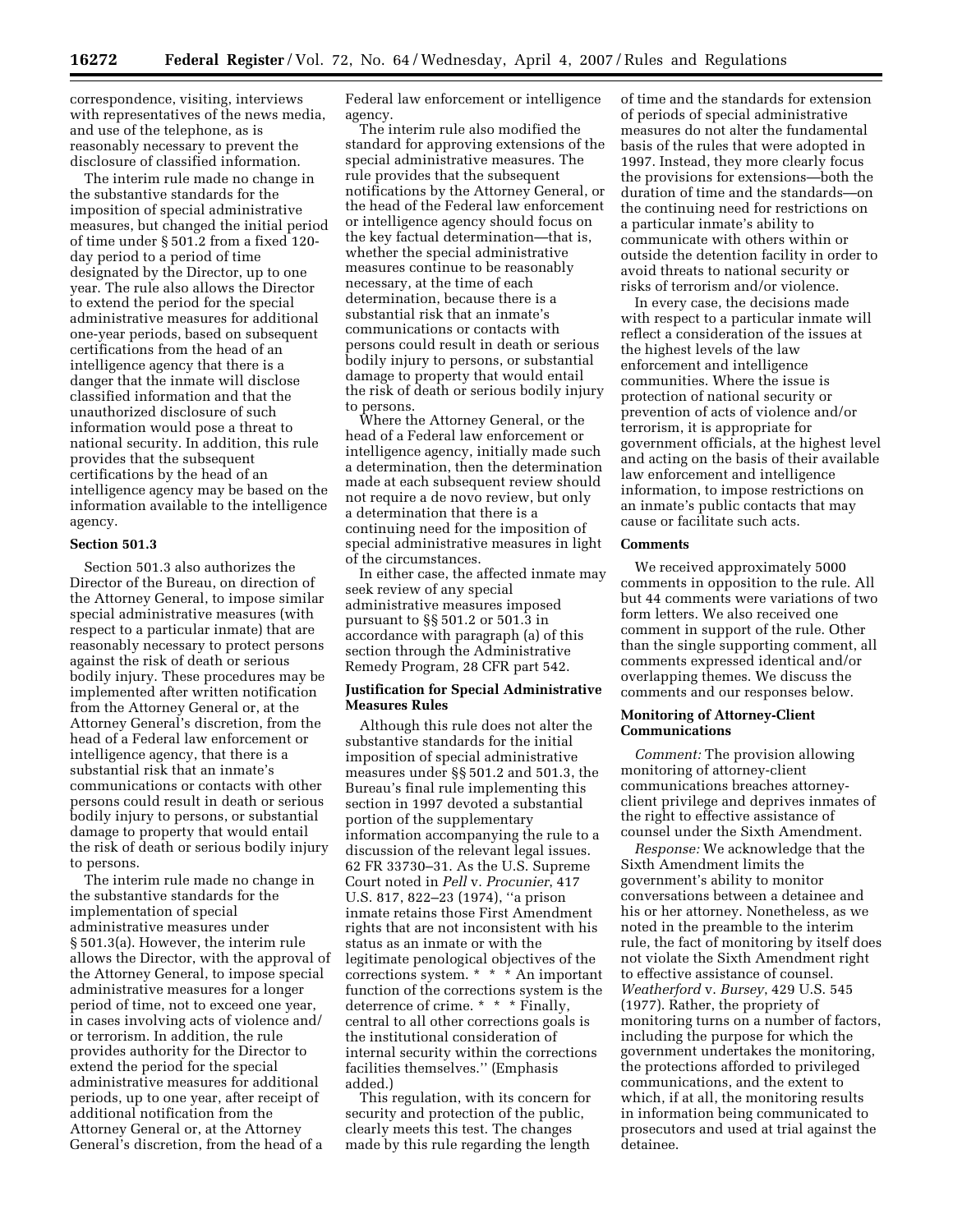In *Weatherford*, a government informant was present at two meetings between a defendant, Bursey, and his attorney during which Bursey and the attorney discussed preparations for Bursey's criminal trial. To preserve his usefulness as an undercover agent, the informant could not reveal that he was working for the government and thus sat through the meetings and heard discussions pertaining to Bursey's defense. Bursey later brought a suit under 42 U.S.C. 1983, claiming that his Sixth Amendment right had been violated. The court of appeals found for Bursey, holding that the informant's presence during the attorney-client meetings necessarily violated Bursey's Sixth Amendment right. The Supreme Court reversed, explaining that

[t]he exact contours of the Court of Appeals' per se right-to-counsel rule are difficult to discern; but as the Court of Appeals applied the rule in this case, it would appear that if an undercover agent meets with a criminal defendant who is awaiting trial and with his attorney and if the forthcoming trial is discussed without the agent's revealing his identity, a violation of the defendant's constitutional rights has occurred, whatever was the purpose of the agent in attending the meeting, whether or not he reported on the meeting to his superiors, and whether or not any specific prejudice to the defendant's preparation for or conduct of the trial is demonstrated or otherwise threatened. *Weatherford*, 429 U.S. at 550.

The Supreme Court expressly rejected such a *per se* rule and denied that having a government agent hear attorney-client communications results, without more, in an automatic violation of Sixth Amendment rights. Instead, the Court noted that it was significant that the government had acted not with the purpose of learning Bursey's defense strategy, but rather with the legitimate law enforcement purpose of protecting its informant's usefulness. *Id.* at 557. The Court further explained that ''unless [the informant] communicated the substance of the Bursey-Wise conversations and thereby created at least a realistic possibility of injury to Bursey or benefit to the State, there can be no Sixth Amendment violation.'' *Id.*  at 557–58.

Thus, the Court indicated that the Sixth Amendment analysis requires considering the government's purpose in overhearing attorney-client consultations and whether any information from overheard consultations was communicated to the prosecution in a manner that prejudiced the defendant.

*Weatherford* supports the concept that when the government possesses a legitimate law enforcement interest in monitoring detainee-attorney

conversations, no Sixth Amendment violation occurs so long as privileged communications are protected from disclosure and no information recovered through monitoring is used by the government in a way that deprives a defendant of a fair trial. This rule adheres to these standards by permitting monitoring only when the Attorney General certifies that reasonable suspicion exists to believe that a particular detainee may use communications with attorneys or their agents to further or facilitate acts of terrorism, and by establishing a strict firewall to ensure that attorney-client communications are not revealed to prosecutors.

Of course, if the government detects communications intended to further acts of terrorism (or other illegal acts), those communications do not fall within the scope of the attorney-client privilege. That privilege affords no protection for communications that further ongoing or contemplated illegal acts, including acts of terrorism. *See, e.g., Clark* v. *United States*, 289 U.S. 1, 15 (1933) (such a client ''will have no help from the law''). The crime-fraud exception applies even if the attorney is unaware that his professional services are being sought in furtherance of an illegal purpose, *see, e.g., United States*  v. *Soudan*, 812 F.2d 920, 927 (5th Cir. 1986), and even if the attorney takes no action to assist the client, *see, e.g., In re Grand Jury Proceedings,* 87 F.3d 377, 382 (9th Cir. 1996). A detainee's efforts to use his or her lawyer to plan acts of terrorism simply are not protected by the attorney-client privilege.

This rule carefully and conscientiously balances an inmate's right to effective assistance of counsel against the government's responsibility to thwart future acts of violence and/or terrorism perpetrated with the participation or direction of Federal inmates. In those cases where the government has substantial reason to believe that an inmate may use communications with attorneys or their agents to further or facilitate acts of violence and/or terrorism, the government has a responsibility to take reasonable and lawful precautions to safeguard the public from those acts.

*Comment:* The monitoring provision of the rule violates the First Amendment right to petition the government, which includes the right to access courts. The commenter argued that the right to access courts involves consulting lawyers in confidence, which, according to the commenters, is infringed upon by this rule. Some commenters also argued that the provision likewise violates the Fifth Amendment by circumventing due

process, which requires access to courts to ''challenge unlawful convictions and to seek redress for violations'' of constitutional rights. *Procunier* v. *Martinez*, 416 U.S. 396, 419 (1974).

*Response:* For the reasons set forth above in our discussion of the monitoring provision and attorneyclient privilege, we disagree that the rule infringes upon inmates' rights to consult lawyers in confidence. Inmates retain the same ability to access courts and consult lawyers as they had before the date of the Special Administrative Measures interim rule. We therefore do not change the rule based on these comments.

Further, no due process rights are infringed. An inmate whose conversations with his/her attorney are monitored will enjoy strict procedural protections. First, the inmate and attorney will be notified that their communications are being monitored (§ 501.3(d)(2)). Second, a ''privilege team'' will conduct the monitoring and will be separated by a firewall from the personnel responsible for prosecuting the inmate  $(\S 501.3 \text{ (d)}(3))$ . Third, the privilege team may disclose information only with the prior approval of a Federal judge or where acts of violence and/or terrorism are imminent  $(\S 501.3(d)(3))$ . The rule carefully balances inmates' need to communicate with their attorneys against the United States' need to prevent future acts of violence and/or terrorism.

*Comment:* The monitoring provision in the rule violates the Fourth Amendment and Federal wiretapping statutes (18 U.S.C. 2510–2522). Commenters posited that before the government can intercept oral communications, it must demonstrate to a Federal judge probable cause to believe both that a particular individual is committing a crime, and that the individual will be communicating about that crime. 18 U.S.C. 2518(3).

*Response:* Title 18, § 2518(7) of the United States Code allows an exception to the court order requirement upon the Attorney General's designee's determination that an emergency situation exists that involves immediate danger of death or serious physical injury to any person, or conspiratorial activities threatening the national security interest. Section 2518(7), (a)(i) and (a)(ii). Therefore, if the Attorney General so authorizes, and if, according to § 2518(7)(b), there are grounds upon which a court order could reasonably have been granted to allow interception of communications, privilege teams as authorized by the Attorney General may monitor attorney-client communications as provided for in this rule.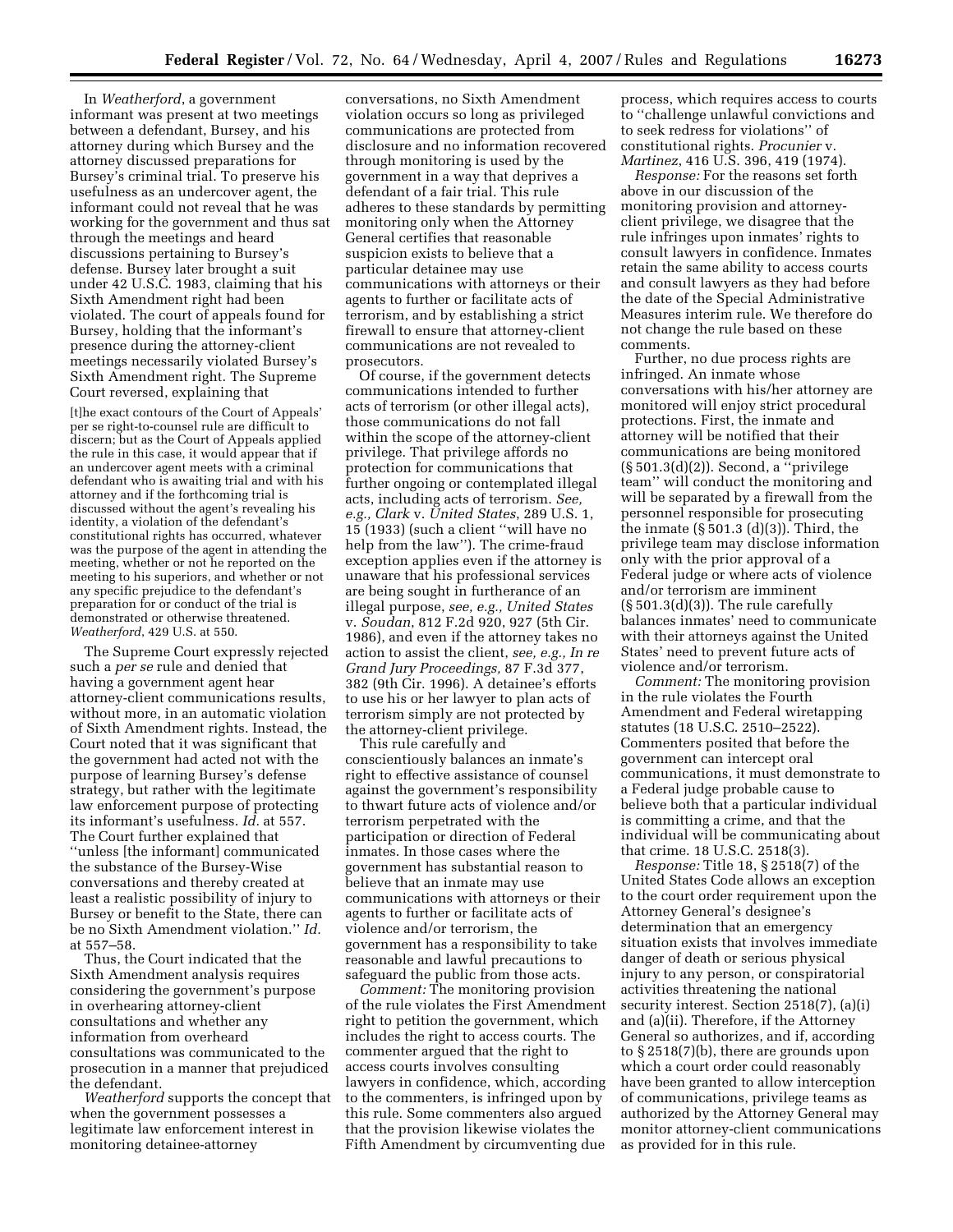We note that only persons held under SAM restrictions for acts of violence or terrorism, where lives are directly at risk, may potentially be subjected to monitoring of their attorney-client conversations. Even then, such attorneyclient monitoring will be resorted to only after the Attorney General has made a specific determination that it is likely that attorney-client communications will be used to convey improper messages to or from the SAM restrictee. Since the effective date of the interim rule on October 30, 2001, this provision has been invoked only once, after the government obtained specific evidence revealing that the attorney had previously misused the attorney-client privilege in order to convey improper messages to and from her client. In other words, the Attorney General determined that the situation involved ''immediate danger of death or serious physical injury to any person, or conspiratorial activities threatening the national security interest,'' under 18 U.S.C. 2518(7).

As has been recognized by the United States Supreme Court (see our response to the comment above, regarding the Sixth Amendment), the Sixth Amendment does not protect an attorney's communications with a client that are made to further the client's ongoing or contemplated criminal acts. Such communications do not assist in the preparation of a client's defense, and, therefore, are not legally privileged.

Still, before such a SAM restriction may be imposed, the Attorney General must make a specific determination that attorney-client communications will be used to circumvent the purpose of the SAM, that is, to pass information that might reasonably lead to acts of violence or terrorism resulting in death or serious bodily injury, or cause property damage that would lead to the infliction of death or serious bodily injury. Even when attorney-client communications are to be monitored for the purposes of the SAM, these communications remain subject to the attorney-client privilege to the extent recognized under applicable law.

*Comment:* The monitoring provision is too broad in that it applies unjustly to pretrial inmates, immigration violators, witnesses, and others in Federal (both Bureau of Prisons and non-Bureau) custody.

*Response:* Before this rulemaking, §§ 501.2 and 501.3 covered only inmates in Bureau of Prisons custody. However, there are instances when a person is held in the custody of other officials of the Department of Justice (for example, the Director of the United States Marshals Service). To ensure consistent

application of these provisions relating to special administrative measures in those circumstances where such restrictions are necessary, this rule clarifies that the appropriate officials of the Department of Justice having custody of persons for whom special administrative measures are required may exercise the same authorities as the Director of the Bureau of Prisons and the Warden. In such cases, the persons upon whom the special administrative measures are imposed must fall within the regulatory definition of ''inmate'' at § 500.1.

Previously, the interim rule identified, as an example of an official of the Department of Justice who could exercise the same authorities as the Director of the Bureau of Prisons and the Warden, the Commissioner of the Immigration and Naturalization Service (INS). *See* 66 FR 55064 (Applicability to All Persons in Custody Under the Authority of the Attorney General). On March 1, 2003, however, the INS ceased to exist, and its functions were transferred to the Department of Homeland Security (DHS) pursuant to the Homeland Security Act of 2002 (HSA), Pub. L. No. 107–296, 116 Stat. 2135. Section 441 of the HSA transferred to DHS all functions of the detention and removal program previously under the INS Commissioner. The Secretary of Homeland Security, via Delegation No. 7030, delegated all the authority vested in section 441 of the HSA to the Immigration and Customs Enforcement (ICE), a component of DHS. Accordingly, the detention authority previously exercised by the INS Commissioner now rests with ICE. Given that ICE detainees may be housed in Bureau facilities or Bureau contract facilities, this rule would apply to those inmates.

Inmates convicted of Federal crimes, and many others in custody at Bureau facilities or Bureau contract facilities, such as pretrial inmates, witnesses, and immigration violators, have equal potential to attempt to perpetrate acts of violence and/or terrorism and/or acts that threaten national security. As discussed above and in the preamble to the interim rule (66 FR 55062), neither the special administrative measures previously authorized by this rule nor the monitoring provision currently authorized by this rule will be imposed arbitrarily. The Attorney General will carefully and systematically review each case and the potential threats before imposing special administrative measures or monitoring attorney-client communications.

#### **Regarding ''Vagueness'' of the Rule**

According to the commenters, the rule fails to

1. Detail the Administrative Remedies available if inmates oppose Special Administrative Measures (SAM). The Administrative Remedies available, which are the same for any issue an inmate wishes to pursue with the Bureau, are discussed in 28 CFR part 542.

2. Detail SAM conditions (how long confined to cell, program participation, exercise, recreation, training, association with other inmates). We do not detail SAM conditions in this rule because each case varies with the particular security needs of the inmate in question.

3. Define the ''substantial standards'' for imposing SAM.

4. Define what constitutes ''reasonable suspicion'' of terrorist activity which will prompt the Attorney General to monitor attorney-client communications.

For items 3 and 4, as we note above, we do not detail ''substantial standards'' or what will prompt monitoring of attorney-client communications because each case varies with the particular security concerns raised by each situation. In general, however, the Attorney General will determine that SAMs are necessary in light of clear evidence that communication or contact with members of the public could result in death or serious bodily injury or damage to property, as stated in the rule. Generally, this will be shown through prior acts of violence or terrorism and evidence of a continuing threat due to contacts with members of the public who may contribute to or undertake acts of violence or terrorism.

5. Define ''acts of violence or terrorism.''

The United States Code, Title 18, 2332b, describes ''[a]cts of terrorism transcending national boundaries.'' In particular, the ''Federal crime of terrorism'' is defined at length in subsection (g)(5). As such, we need not reiterate that definition in the rule text.

#### **Regulatory Certifications**

The Department has determined that this rule is a significant regulatory action for the purpose of Executive Order 12866, and accordingly this rule has been reviewed by the Office of Management and Budget.

The Department certifies, for the purpose of the Regulatory Flexibility Act (5 U.S.C. 601 *et seq.*), that this rule will not have a significant economic impact on a substantial number of small entities within the meaning of the Act.